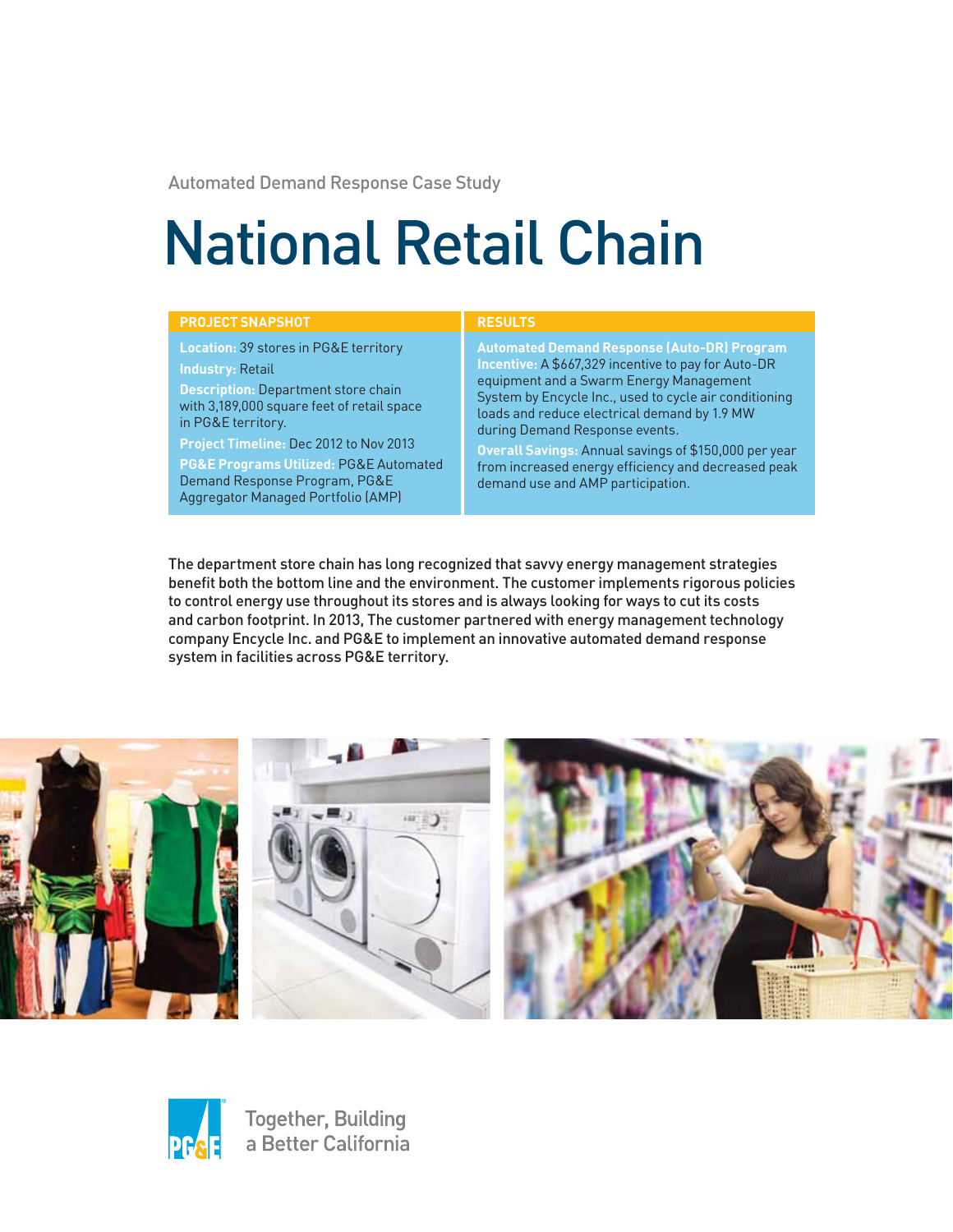Participating in PG&E's Automated Demand Response Program was a very positive experience. Adding automated demand response capabilities to our HVAC equipment was quick and cost effective. The additional controls integrated seamlessly into our existing energy management systems, and improved overall control of our HVAC system. The one-time incentives covered virtually all of the project's costs. With the new system installed, participation in Demand Response events is easy, and we earn additional money for participating.

**—ENERGY DIRECTOR, FORTUNE 500 COMPANY**

## Project initiation

In 2011, Encycle engaged with the customer to explore their interest in ADR. While many aspects of facility operations were already highly automated at that time, demand response was not. As a result, the customer decided to pilot ADR in two stores using Encycle's Swarm EMS controls. After the pilots proved successful, the customer identified 36 California stores in PG&E territory as candidates for implementing ADR. The combined financial benefits available through two types of PG&E incentives—demand response program incentives and ADR technology incentives—simplified the decision to implement.

## Technology installed

The Swarm EMS reduces peak electrical demand while maintaining stable interior temperatures by minimizing the number and size of loads unnecessarily running concurrently. The Swarm EMS system uses wireless signals to coordinate the operation of multiple individual package HVAC units and reduces the duty cycle of each unit by 10–20 percent (or more), depending on building and space type tolerances. This approach allows the HVAC units to provide some cooling while still reducing load during a DR event. The Swarm EMS also avoids the generation of new demand peaks by staggering the start times of the HVAC units when DR events are complete.

### Project outcomes

The customer has been pleased with the results of the ADR projects in their 36 PG&E stores. The customer received program incentives that paid for the cost of the Swarm EMS. Since installation, they have seen an annual savings of \$69,106.69 per year from their participation in the Aggregator Managed Portfolio (AMP) Program. The customer has since implemented the Swarm EMS in other stores in other states.

One challenging aspect of this multi-site project was its complexity and size. This required detailed technical review and testing by the ADR program staff in order to ensure that incentive funds were allocated in accordance with CPUC guidelines. However, the customer felt that the time required to allow proper technical review was ultimately worth the incentives delivered to them by the program.

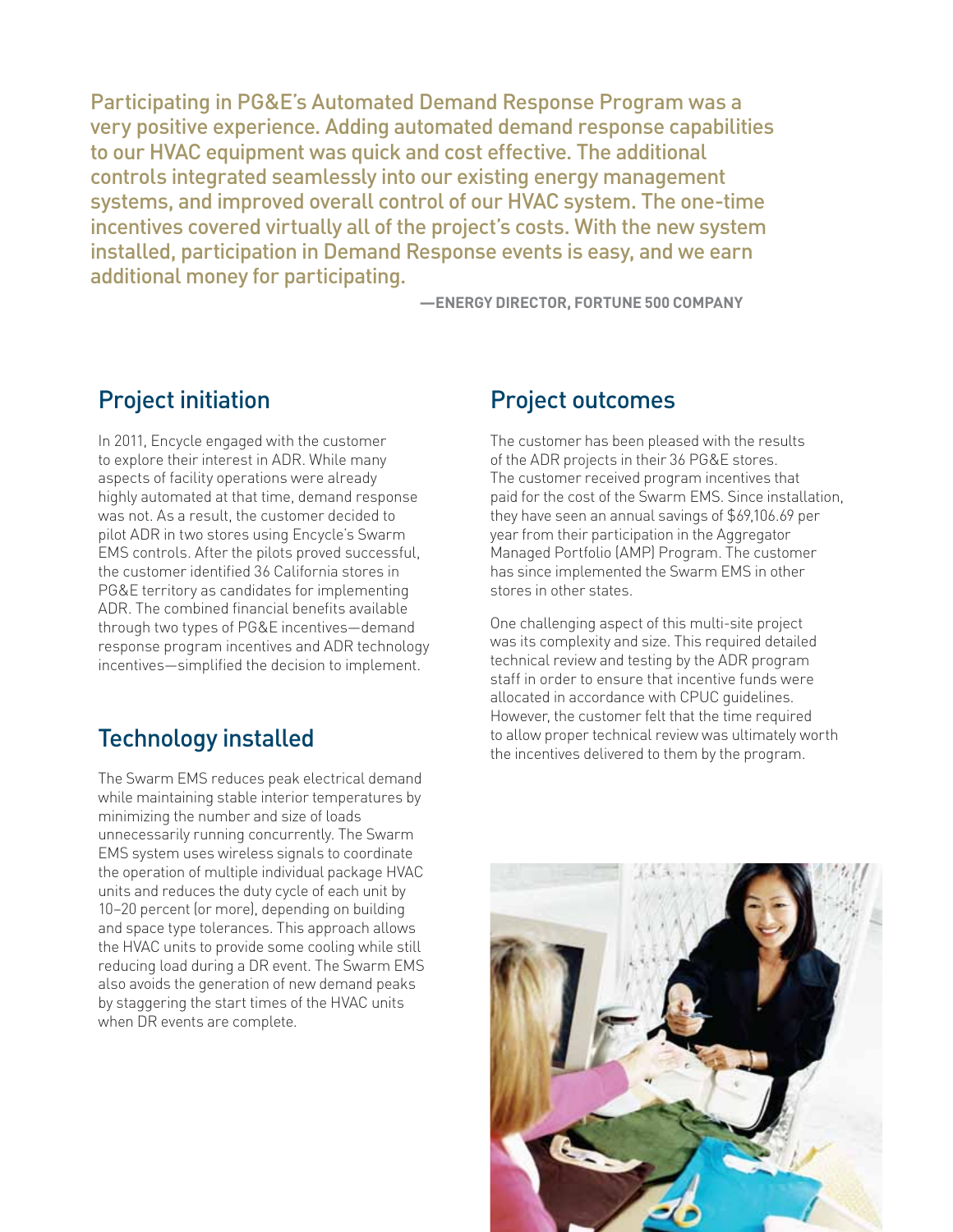

## Auto Demand Response program information

The ADR Program provides incentives to cover the cost of equipment, controls, and programming to automate the ability of a facility to shed electric load during a demand response event. The ADR Program strives to ensure that facilities that have the necessary equipment do participate automatically in DR events. To accomplish this, all customers that receive an ADR incentive must also enroll in an eligible PG&E Demand Response Program for three years and are expected to participate in all DR events called by PG&E.